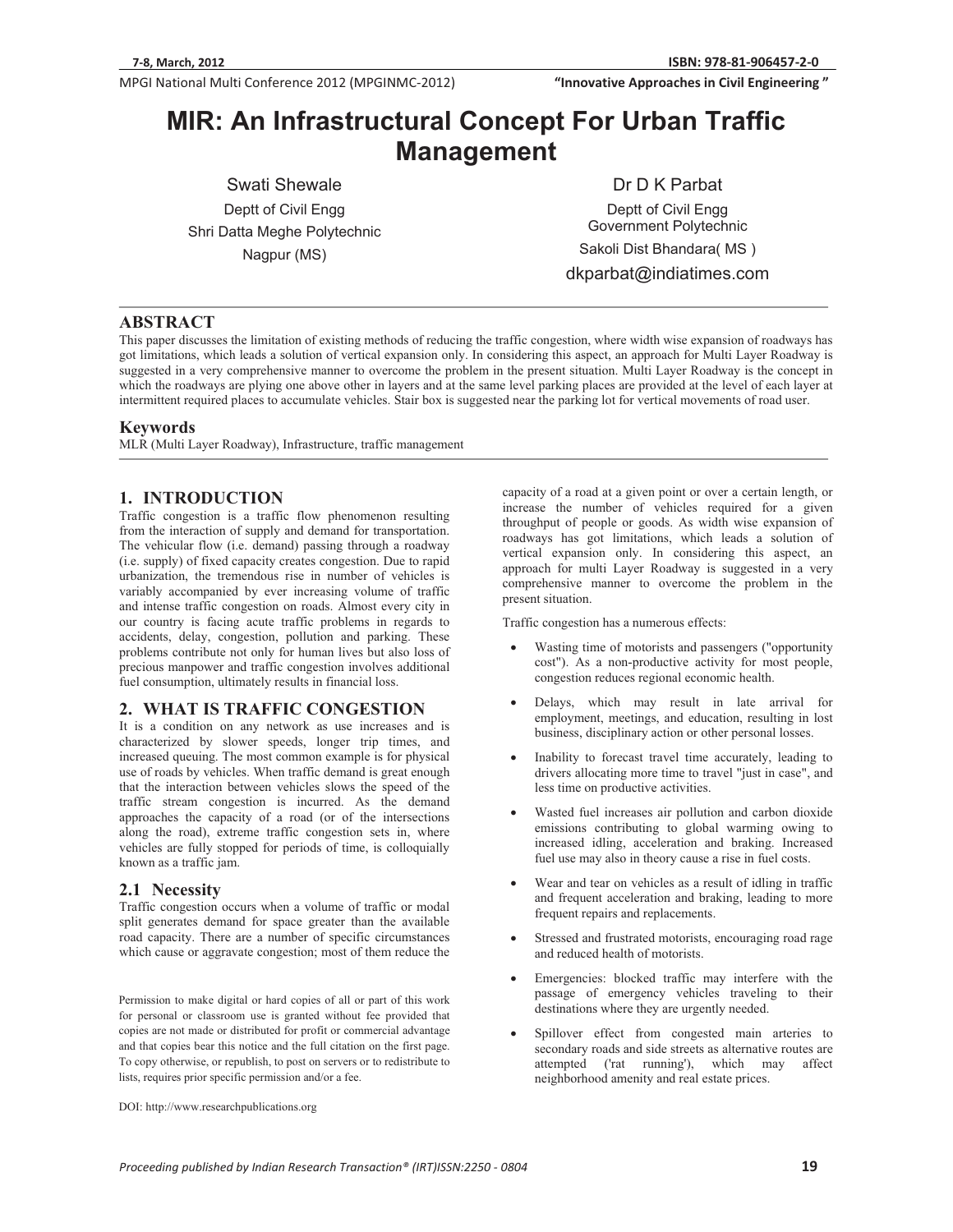### **MPGI National Multi Conference 2012 (MPGINMC-2012) <b>The Conference of City Conference 2012** (MPGINMC-2012) **The Conference of City Conference 2012** (MPGINMC-2012)

## **81-906457-2-0**

**"InnovativeApproachesinCivilEngineering"**

### **3. ALTERNATE SOLUTION**

#### **3.1 Road infrastructure**

#### *3.1.1* Junction *improvements*

Grade separation, using bridges (or, less often, tunnels) freeing movements from having to stop for other crossing movements

#### *3.1.2* Ramp signalling*,*

'drip-feeding' merging traffic via traffic signals onto a congested motorway-type roadway

#### *3.1.3 Reducing junctions*

Local-express lanes, providing through lanes that bypass junction on-ramp and off-ramp zones

Limited-access road, roads that limit the type and amounts of driveways along their lengths

#### *3.1.3* Reversible lanes*,*

where certain sections of highway operate in the opposite direction on different times of the day/ days of the week, to match asymmetric demand. This may be controlled by Variable-message signs or by movable physical separation

#### *3.1.4 Separate lanes*

 for specific user groups (usually with the goal of higher people throughput with fewer vehicles) Bus lanes as part of a busway system

#### *3.1.6 Car pooling*

Market-based carpooling with pre-negotiated financial incentives for the driver

#### **4. SUPPLY AND DEMAND**

Congestion can be reduced by either increasing road capacity (supply), or by reducing traffic (demand). Capacity can be increased in a number of ways, but needs to take account of latent demand otherwise it may be used more strongly than anticipated. Critics of the approach of adding capacity have compared it to "fighting obesity by letting out your belt" (inducing demand that did not exist before). Reducing road capacity has in turn been attacked as removing free choice as well as increasing travel costs and times.

Increased supply can include:

- Adding more capacity at bottlenecks (such as by adding more lanes at the expense of hard shoulders or safety zones, or by removing local obstacles like bridge supports and widening tunnels)

-Adding more capacity over the whole of a route (generally by adding more lanes)

-Creating new routes

#### **4.1 Traffic management improvements**

#### *4.1.1 Reduction of demand can include:*

- Parking restrictions, making motor vehicle use less attractive by increasing the monetary and non-monetary costs of parking, introducing greater competition for limited city or road space. Most transport planning experts agree that free parking distorts the market in favour of car travel, exacerbating congestion.

-Park and ride facilities allowing parking at a distance and allowing continuation by public transport or ride sharing. Park-and-ride car parks are commonly found at metro stations, freeway entrances in suburban areas, and at the edge of smaller cities.

-Reduction of road capacity to force traffic onto other travel modes. Methods include traffic calming and the shared space concept.

-Road pricing, charging money for access onto a road/specific area at certain times, congestion levels or for certain road users

-Policy approaches, which usually attempt to provide either strategic alternatives or which encourage greater usage of existing alternatives through promotion, subsidies or restrictions.

-Incentives to use public transport, increasing modal shares. This can be achieved through infrastructure investment, subsidies, transport integration, pricing strategies that decrease the marginal cost/fixed cost ratios, and improved timetabling.

-Cycling promotion through legislation, cycle facilities, subsidies, and awareness campaigns.The Netherlands has been pursuing cycle friendly policies for decades, and around a quarter of their commuting is done by bicycle.

-Telecommuting encouraged through legislation and subsidies.

-Online shopping promotion, potentially with automated delivery booths helping to solve the last mile problem and reduce shopping trips made by car.

### **5. MULTI LAYER ROADWAY: A CONCEPT**

Multi Layer Roadway is the concept in which the roadways are plying one above other in layers and at the same level parking places are provided at the level of each layer at intermittent required places to accumulate vehicles. Stair box is suggested near the parking lot for vertical movements of road user.

#### **5.1 Multi Layer Roadway and Parking**

Existing flyovers fails to provide an alternate solution to the traffic congestion. Flyovers can only be used as the direct pass from one destination to another, which can not reduce the traffic congestion as such. Hence the need of Multilayer Roadway concept comes in picture, which comprises of roadways in layers (at least two layers) along with parking at Intersection space at the level of each layer. The suggested concept is applicable to road network within the city limit such as Commercial, Business area like CBD's.

The components of MLR (Multi Layer Roadway) are

1.Roadways in layers

2.Parking at each layer near Intersections

3.Stair Box

While moving through layer 2, parking zone with stair box for vertical movement of user which is provided at CBD (Commercial Business District) and at the required locations. For the provision of parking and stair box, cantilever slab type arrangement is suggested which is resting on piers. Stair box user from layer 2 to layer 1 or vice-versa will not put any